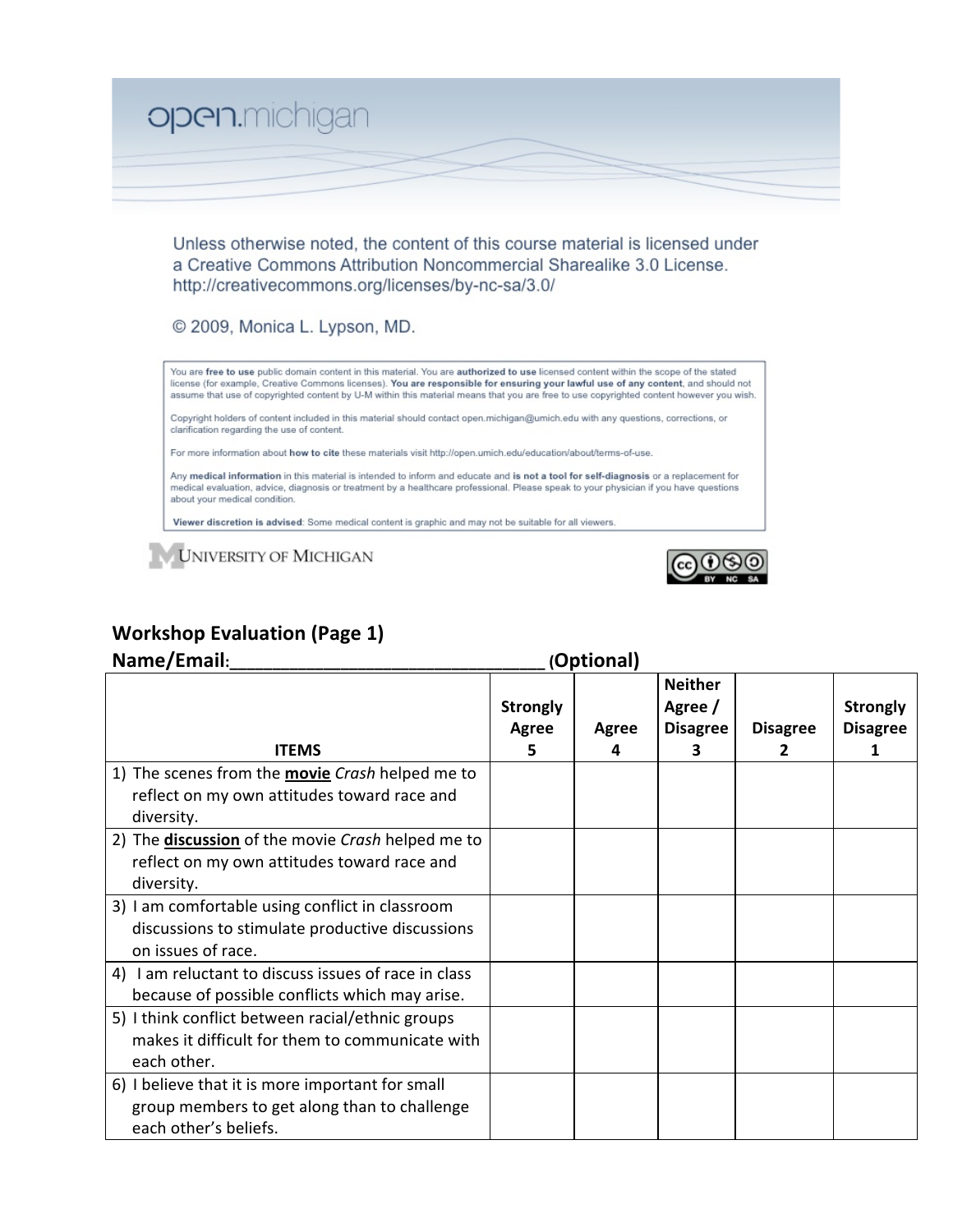| 7) Being confronted with unfamiliar perspectives  |  |  |  |
|---------------------------------------------------|--|--|--|
| and situations helped me to reflect on issues of  |  |  |  |
| race and diversity in U.S. society.               |  |  |  |
| 8) Disagreements in classroom discussions make    |  |  |  |
| me uncomfortable.                                 |  |  |  |
| 9) I believe this workshop will help me to better |  |  |  |
| understand the perspectives of my students.       |  |  |  |

## Please read the following scenario and answer Questions 11-14.

Suppose a small group discussion on race-based health care disparities escalates into a heated argument
between
students.

| <b>ITEMS</b>                                     | <b>Strongly</b><br>Agree | Agree<br>4 | <b>Neither</b><br>Agree /<br><b>Disagree</b> | <b>Disagree</b> | <b>Strongly</b><br><b>Disagree</b> |
|--------------------------------------------------|--------------------------|------------|----------------------------------------------|-----------------|------------------------------------|
| 10) I would ask the students to continue the     |                          |            |                                              |                 |                                    |
| conversation, but in a more respectful manner.   |                          |            |                                              |                 |                                    |
| 11) I would immediately discontinue              |                          |            |                                              |                 |                                    |
| class/conversation to allow the students a       |                          |            |                                              |                 |                                    |
| chance to cool down.                             |                          |            |                                              |                 |                                    |
| 12) I would use a personal experience to get the |                          |            |                                              |                 |                                    |
| students to understand a different perspective   |                          |            |                                              |                 |                                    |

## **Workshop
Eval.
(Page
2) Name/Email:\_\_\_\_\_\_\_\_\_\_\_\_\_\_\_\_\_\_\_\_\_\_\_\_\_\_\_\_\_\_\_\_\_\_\_\_\_\_\_\_\_\_\_**

13) What was, for you, the most important things you learned from the **movie**?

14) How did the **movie** change your views on race (if at all)?

15) What was, for you, the most important things you learned from the **workshop**?

16) How did the **workshop** change your views on race (if at all)?